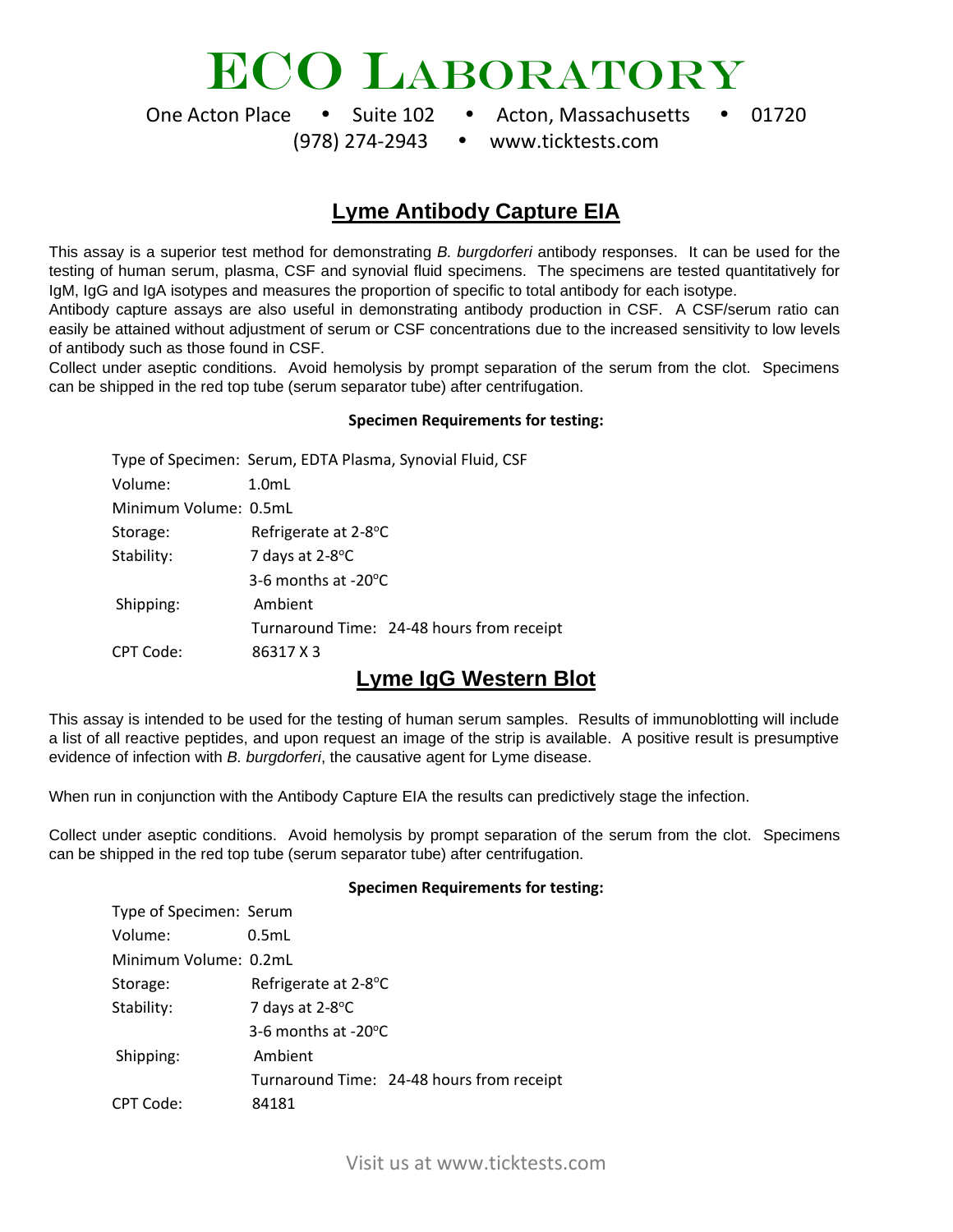# ECO LABORATORY

One Acton Place • Suite 102 • Acton, Massachusetts • 01720

[\(978\) 274-2943](tel:9782742943) www.ticktests.com

### *Borrelia miyamotoi* **EIA**

This assay is intended to be used for the testing of human serum or plasma specimens to detect IgM and IgG antibodies to *Borrelia miyamotoi*. The test is intended to be used as an aid in the diagnosis of infection caused by this organism.

Collect under aseptic conditions. Avoid hemolysis by prompt separation of the serum from the clot. Specimens can be shipped in the red top tube (serum separator tube) after centrifugation.

Specimen Requirements for testing:

|                       | Type of Specimen: Serum, EDTA Plasma      |
|-----------------------|-------------------------------------------|
| Volume:               | $2.0m$ L                                  |
| Minimum Volume: 0.5mL |                                           |
| Storage:              | Refrigerate at 2-8°C or Frozen at -20°C   |
| Stability:            | 14 days at 2-8°C                          |
|                       | 5 years at -20°C                          |
| Shipping:             | Ambient                                   |
|                       | Turnaround Time: 24-48 hours from receipt |
| CPT Code:             | 86666                                     |